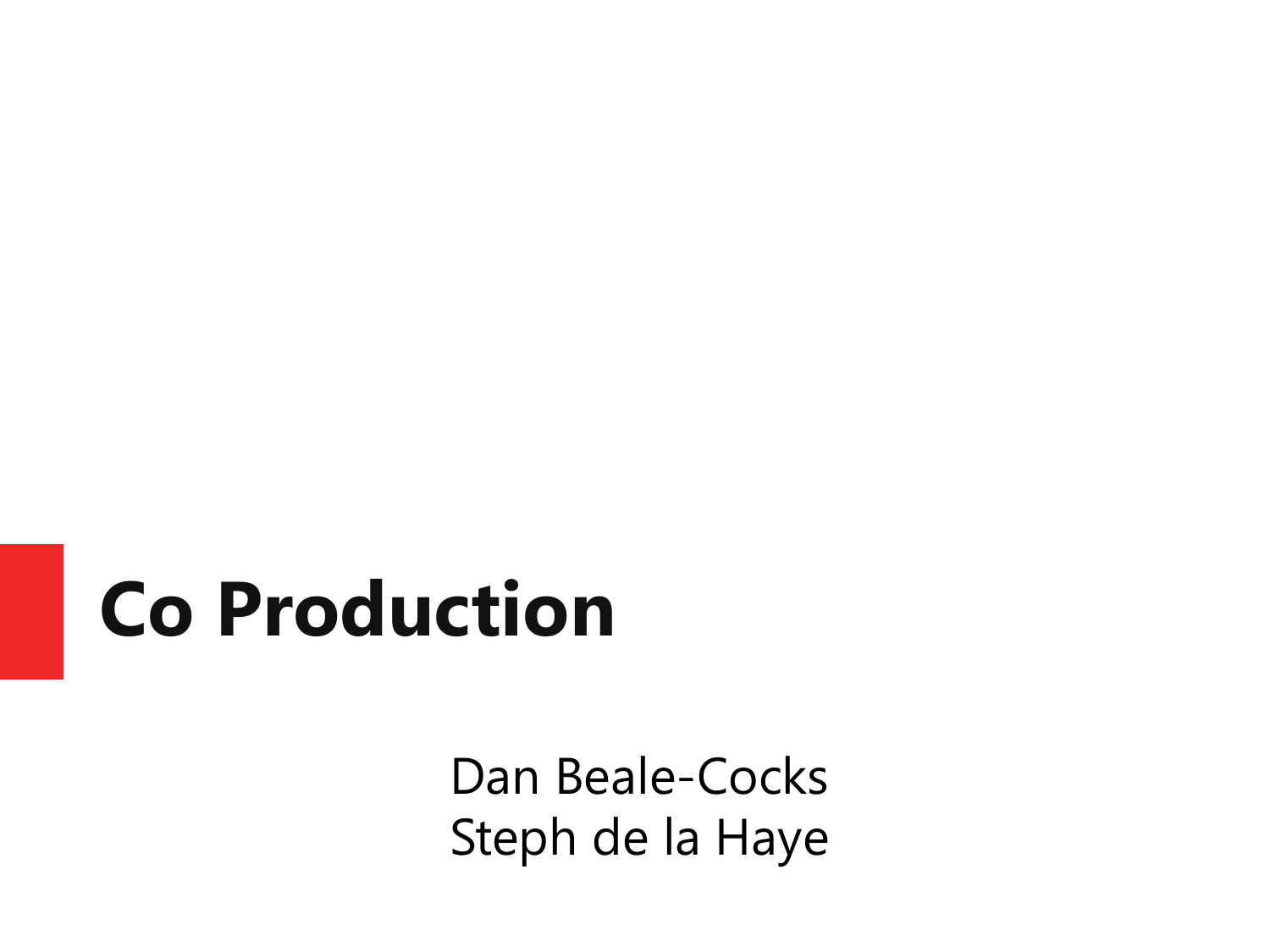#### **What we'll talk about**

- ⚫ What does good look like for you?
- ⚫ What challenges are you having with co-production?
- What are the solutions?
- ⚫ In-depth discussion of a few of these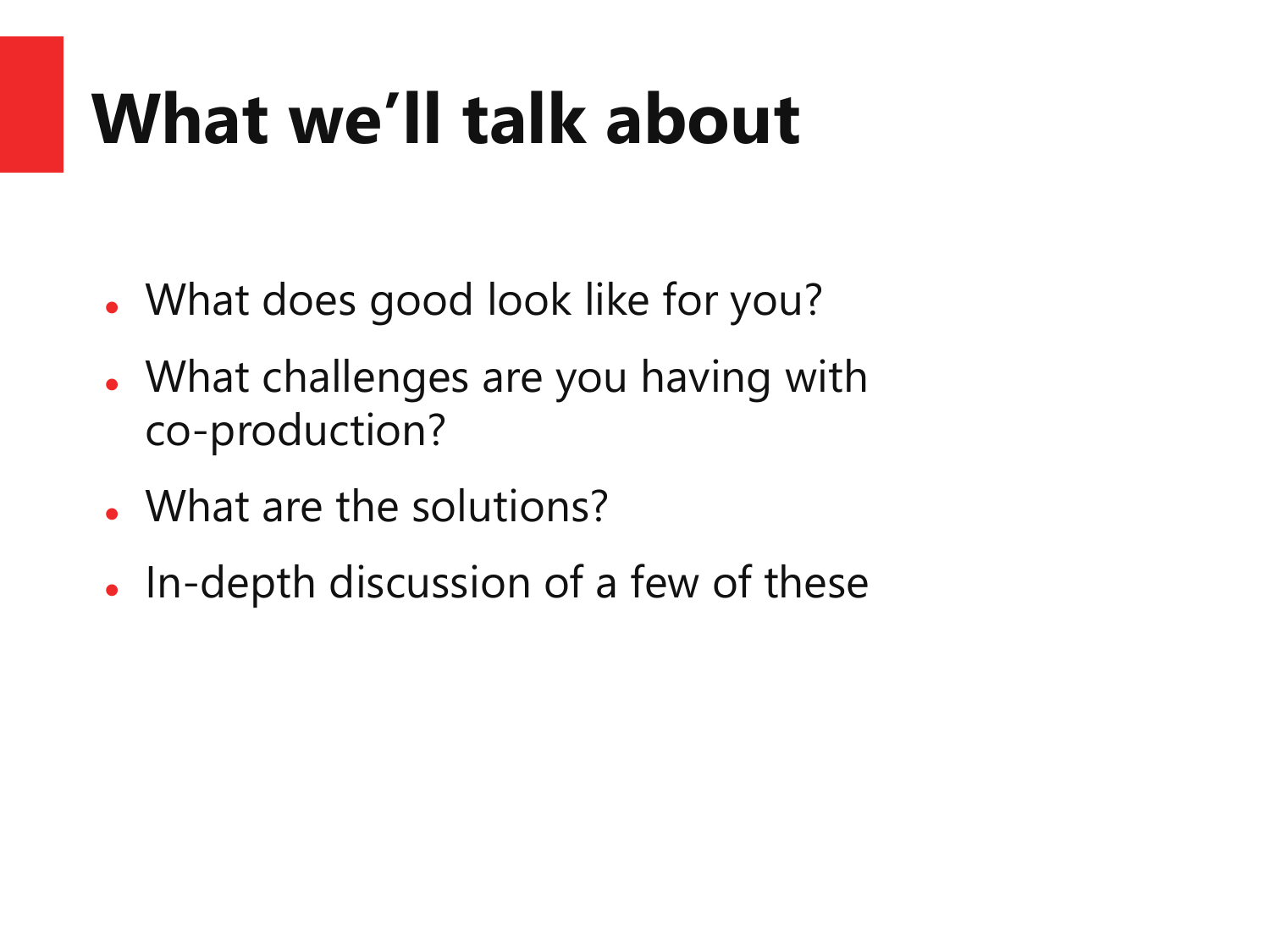## **What does good look like?**

- ⚫ On a Post-It please write one example of great coproduction, or one thing you're proud of with the co-production you do, or one thing that is crucial for good co-production
- ⚫ You can use more than one Post-It if you have more than one example!
- About 10 minutes.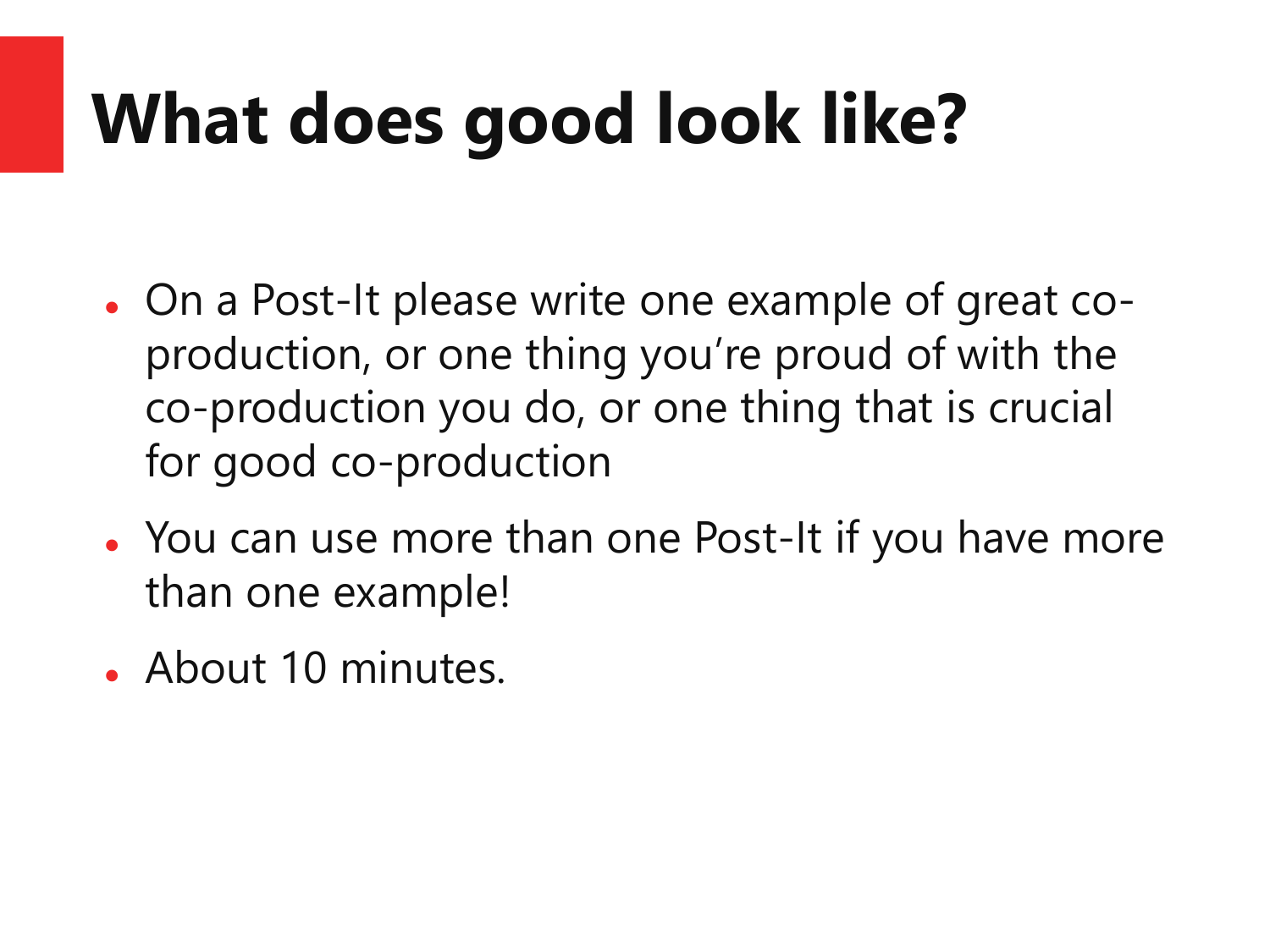#### **What are the challenges?**

- On your flip-chart paper please write a list of the problems you're having with co-production.
- No solutions yet! These come later.
- ⚫ Try to think about which of these is most important. Which problem do you most want help with?
- ⚫ About 20 minutes.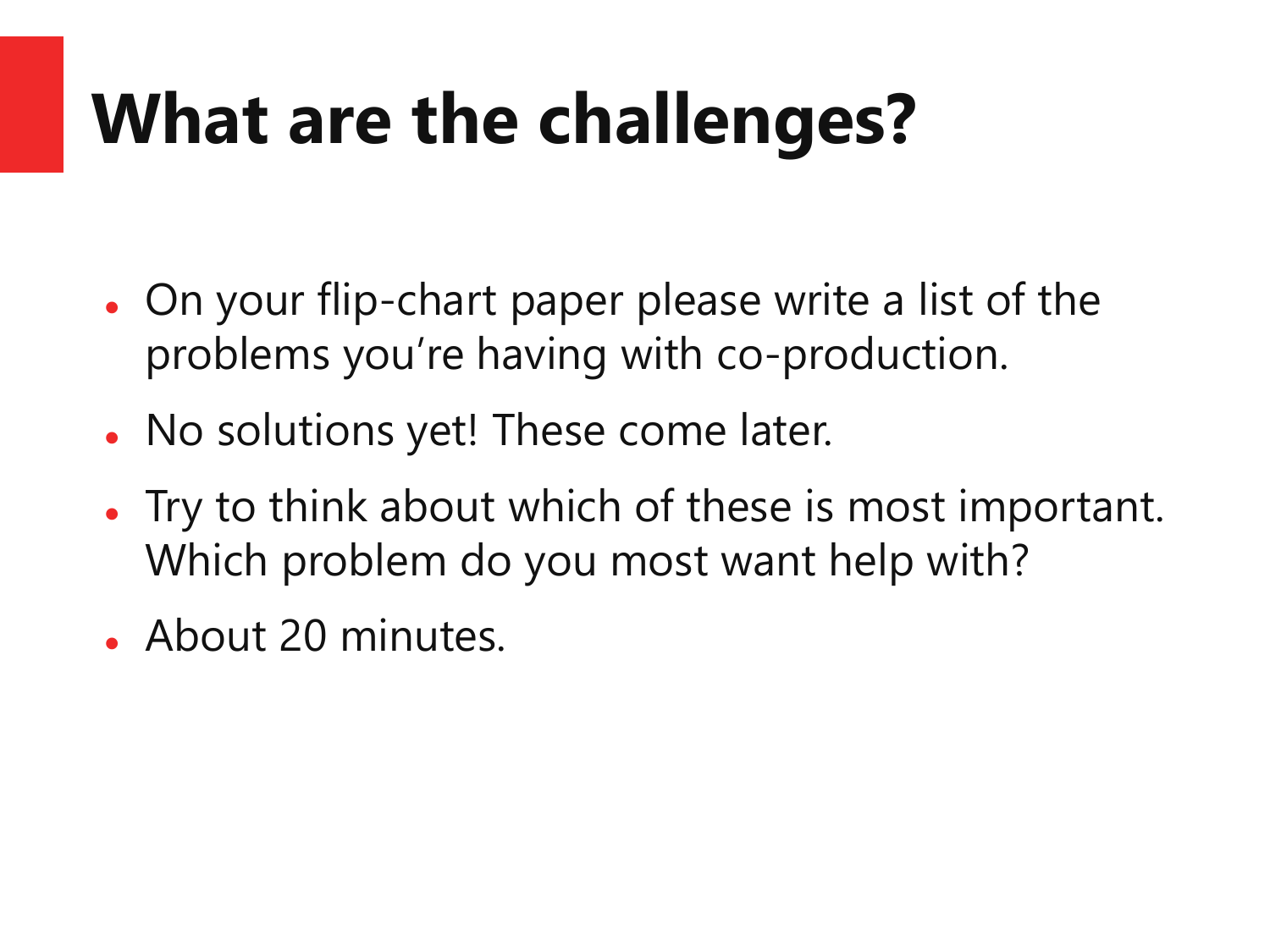### **Solutions!**

- ⚫ Please take your Post-It notes and visit each problem and write at least one thing for each problem. This might be a source of further information, an offer to collaborate, some advice about how to solve it.
- ⚫ We have a full 25 minutes for this.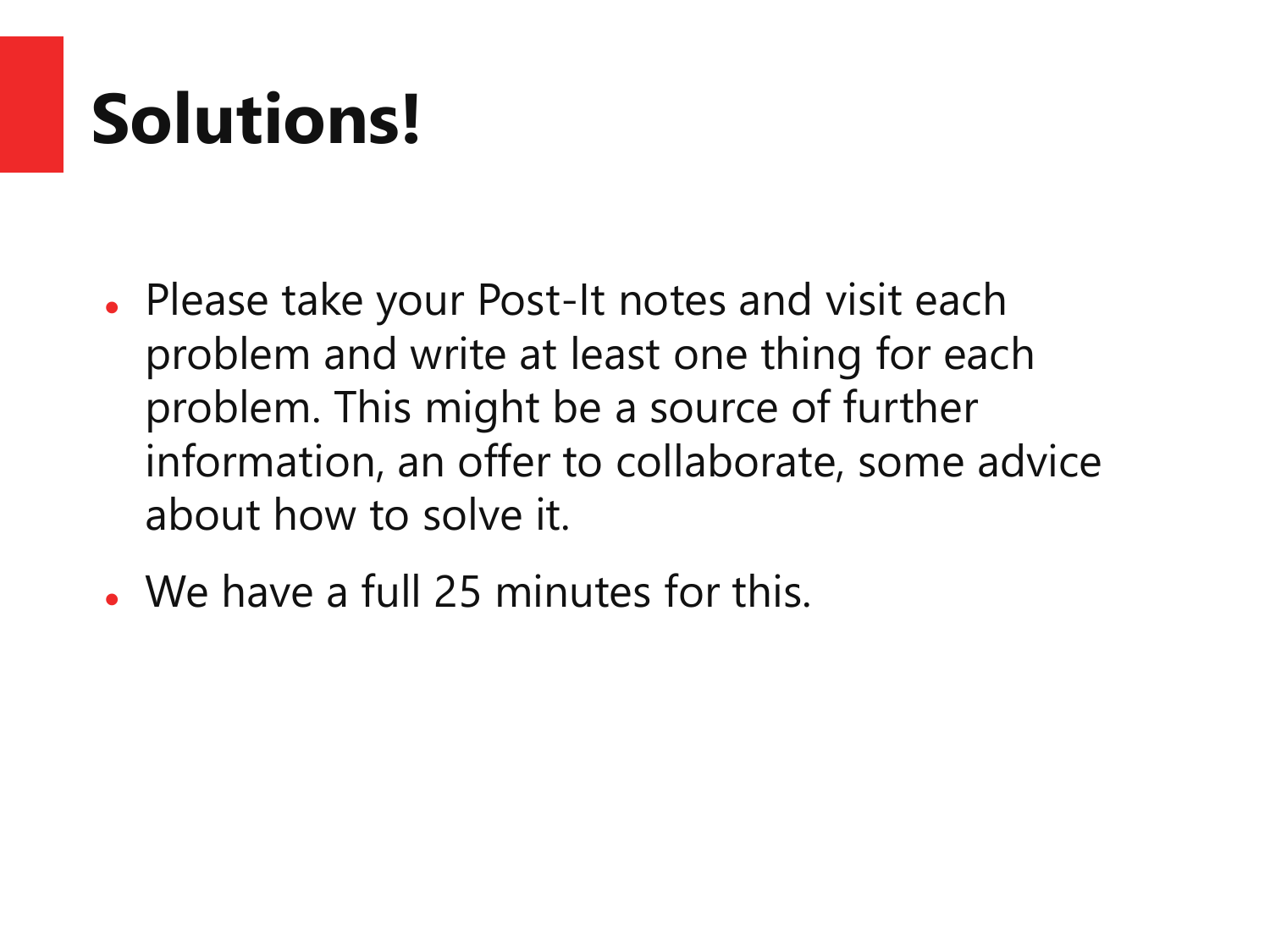#### **Explore the solutions**

⚫ We'll pick a few things to have a more in-depth discussion. We want to understand why the problem exists and watch out for things that might interfere with a solution.